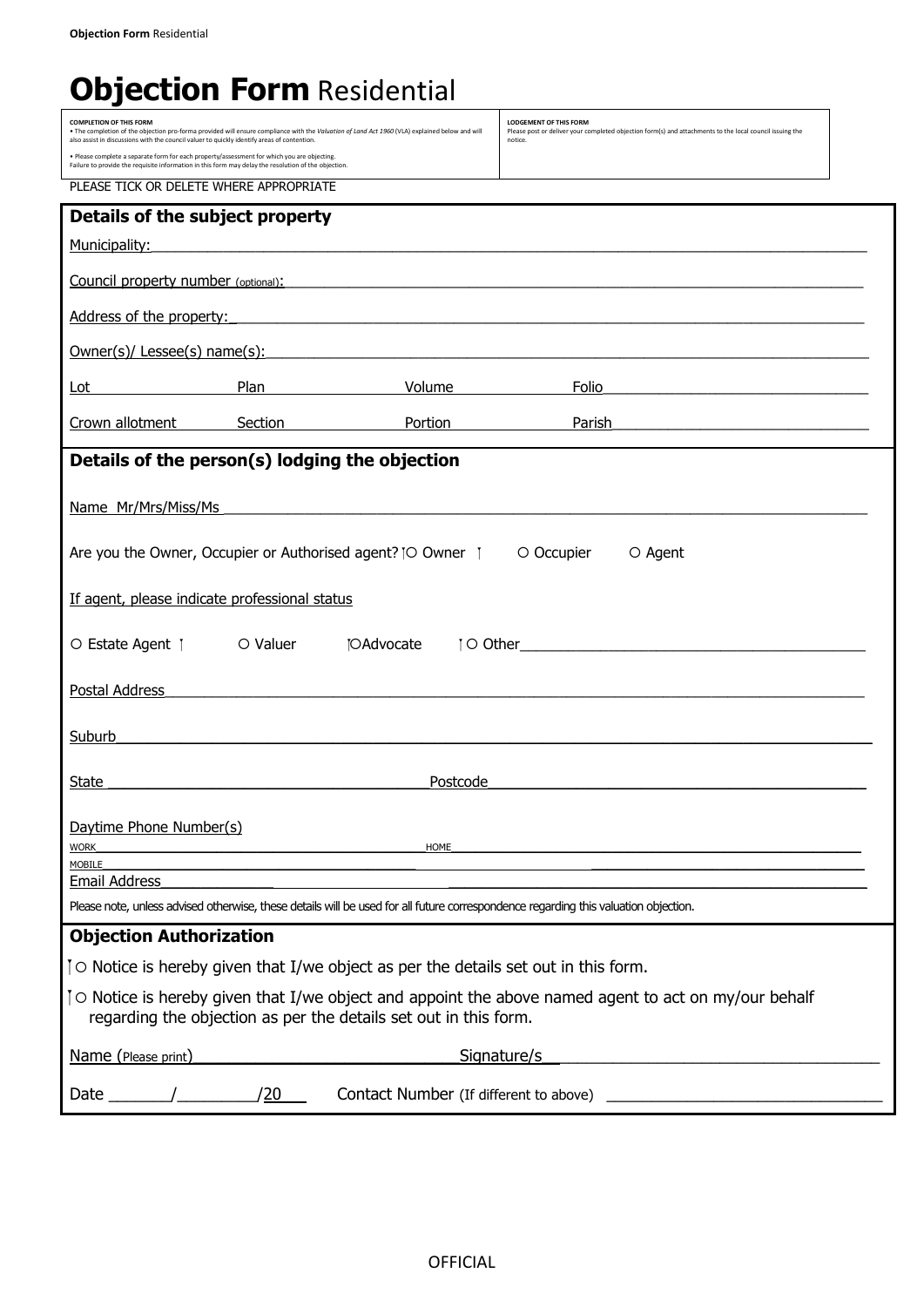| What are the grounds for objecting?                                            |                  |                                                                                                                                                                                                                        |  |  |  |  |
|--------------------------------------------------------------------------------|------------------|------------------------------------------------------------------------------------------------------------------------------------------------------------------------------------------------------------------------|--|--|--|--|
| Please indicate those that apply.                                              |                  |                                                                                                                                                                                                                        |  |  |  |  |
| O The value is too high.                                                       |                  |                                                                                                                                                                                                                        |  |  |  |  |
| O The value is too low.                                                        |                  |                                                                                                                                                                                                                        |  |  |  |  |
| O The interests held in land are not correctly apportioned.                    |                  |                                                                                                                                                                                                                        |  |  |  |  |
| O The apportionment of the valuations is incorrect.                            |                  |                                                                                                                                                                                                                        |  |  |  |  |
| O Lands which should be included in one valuation have been valued separately. |                  |                                                                                                                                                                                                                        |  |  |  |  |
| O Lands which should be valued separately have been included in one valuation. |                  |                                                                                                                                                                                                                        |  |  |  |  |
|                                                                                |                  | O The person named in the notice of valuation, assessment notice or other document is not liable to be so named.                                                                                                       |  |  |  |  |
|                                                                                |                  | O The area, dimensions or description of the land, including the AVPCC allocated to the land, are not correctly stated.                                                                                                |  |  |  |  |
| What do you think the valuation(s) should be?                                  |                  |                                                                                                                                                                                                                        |  |  |  |  |
|                                                                                |                  |                                                                                                                                                                                                                        |  |  |  |  |
|                                                                                |                  | Please indicate which value(s) you are objecting to. Include the council's valuation and your contended value(s).                                                                                                      |  |  |  |  |
| O Site Value                                                                   | Council value \$ | Contended \$                                                                                                                                                                                                           |  |  |  |  |
| O Capital Improved Value                                                       | Council value \$ | Contended \$                                                                                                                                                                                                           |  |  |  |  |
| O Net Annual Value                                                             | Council value \$ | Contended \$                                                                                                                                                                                                           |  |  |  |  |
| Valuation and Rate Notice details:                                             |                  |                                                                                                                                                                                                                        |  |  |  |  |
| Level of Value date shown:                                                     | 1 January 20     | Date received by post                                                                                                                                                                                                  |  |  |  |  |
|                                                                                |                  | Please provide a short summary of the reasons that demonstrate why your contended values should be preferred over<br>the valuation(s). Attach supporting documents or additional sheets if this space is insufficient. |  |  |  |  |
|                                                                                |                  |                                                                                                                                                                                                                        |  |  |  |  |
|                                                                                |                  |                                                                                                                                                                                                                        |  |  |  |  |
|                                                                                |                  |                                                                                                                                                                                                                        |  |  |  |  |
|                                                                                |                  |                                                                                                                                                                                                                        |  |  |  |  |
|                                                                                |                  |                                                                                                                                                                                                                        |  |  |  |  |
|                                                                                |                  |                                                                                                                                                                                                                        |  |  |  |  |
|                                                                                |                  |                                                                                                                                                                                                                        |  |  |  |  |
|                                                                                |                  |                                                                                                                                                                                                                        |  |  |  |  |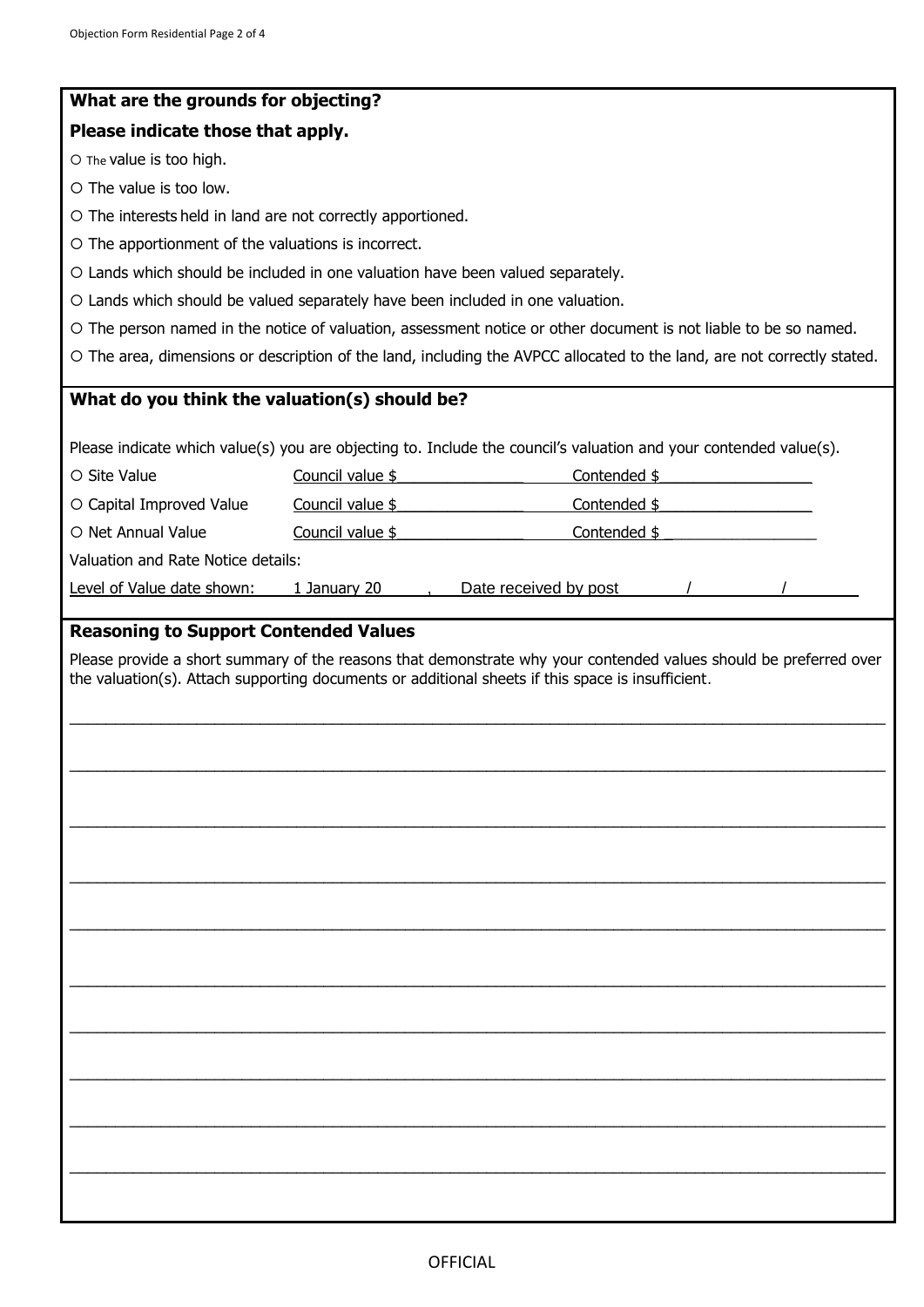## **Description Details of Subject Property**

| Land                                    |                                                                                |                         |                                            |        |
|-----------------------------------------|--------------------------------------------------------------------------------|-------------------------|--------------------------------------------|--------|
| Land Area (square metres)               |                                                                                | and/or Land Dimensions  |                                            | metres |
|                                         |                                                                                |                         |                                            |        |
| <b>Description of Dwelling</b>          |                                                                                |                         |                                            |        |
|                                         | Building Type (e.g. detached dwelling, flat, townhouse)                        |                         |                                            |        |
| Area                                    |                                                                                |                         | (square metres/squares) Number of Bedrooms |        |
|                                         | Number of Main Rooms (excluding laundry & toilet)                              |                         | Number of Bathrooms                        |        |
|                                         | <b>TO Steel</b>                                                                | <b>TO Concrete</b>      | TO Other:                                  |        |
|                                         | Building Condition [O Poor [O Below Average   O Average   O Good   O Excellent |                         |                                            |        |
| Year Built:                             |                                                                                | Year Extended/Renovated |                                            |        |
| <b>Extension/Renovation Description</b> |                                                                                |                         |                                            |        |
| <b>Additional Description:</b>          |                                                                                |                         |                                            |        |
|                                         |                                                                                |                         |                                            |        |
|                                         |                                                                                |                         |                                            |        |
|                                         |                                                                                |                         |                                            |        |
|                                         |                                                                                |                         |                                            |        |
|                                         |                                                                                |                         |                                            |        |
|                                         | Description of other improvements (e.g. garage)                                |                         |                                            |        |
|                                         |                                                                                |                         |                                            |        |
|                                         |                                                                                |                         |                                            |        |
|                                         |                                                                                |                         |                                            |        |
| Area                                    | (square metres/square feet)                                                    |                         |                                            |        |
|                                         |                                                                                |                         |                                            |        |
|                                         |                                                                                |                         |                                            |        |
|                                         |                                                                                |                         |                                            |        |
| Area                                    |                                                                                |                         | (square metres/square feet)                |        |